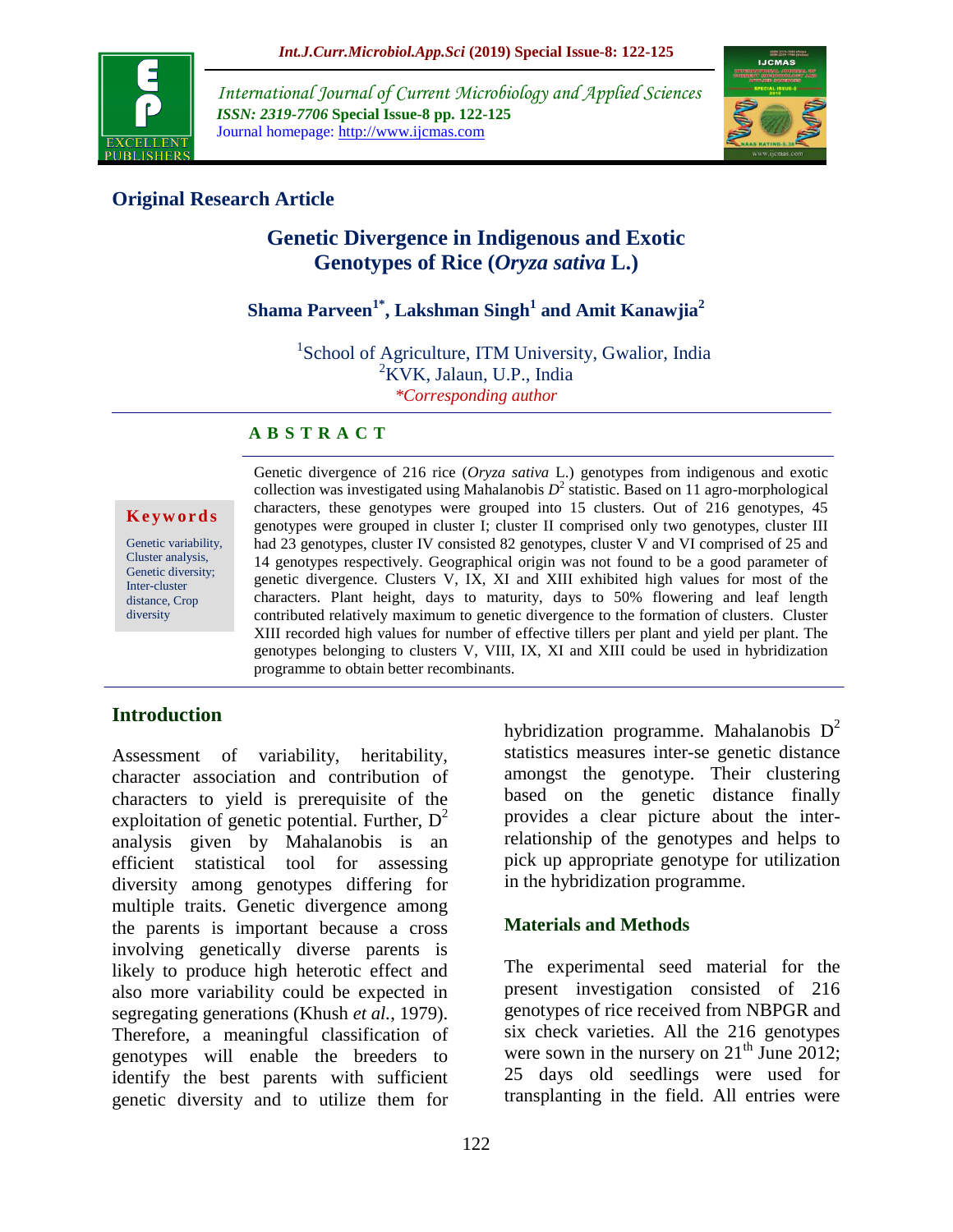raised in an augmented design. Whole experimental field was divided into 4 blocks and each block was further divided into 60 sub plots. All the genotypes including checks are randomized in such a way that each block receives 54 test genotypes and 6 check varieties. Same checks were replicated in each blocks i.e. four replications, but test genotype is different for each block. All the genotypes were grown with a spacing of 20 x 15 cm between row to row and plant to plant respectively. Cultural practices like weeding and irrigation were followed to maintain good crop growth apart from controlling of diseases and pests with suitable control measures. Recommended fertilizer dose were applied to obtain the good crop growth. The performance of the genotypes was evaluated by recording observations on 11 yield and yield related attributes *viz.* seedling height, leaf length, leaf width, days to 50 per cent flowering, days to maturity, number of effective tillers per plant, panicle length, yield per plant, 100 seed weight and kernel L/B Ratio. Five plants were selected randomly from the each genotype and observations were recorded for all characters except days to 50% flowering and days to maturity, whereas the latter two characters were recorded on plot basis. Assessment of genetic diversity was made using Mahalanobis's  $D^2$  analysis. Tocher's method of grouping is most widely used procedure of clustering.

# **Intra and inter-cluster D<sup>2</sup> values**

All the 222 genotypes were grouped into fifteen clusters by using Tocher's method (Singh and Choudhary, 1977). The distribution of genotypes into fifteen clusters was presented in Table 1. Cluster I had 45 genotypes, cluster II had 2 genotypes, cluster III had 23 genotypes, cluster IV had 82 genotypes, cluster V had 25 genotypes, cluster VI had 14 genotypes. Single

genotype was included in the clusters VII, VIII, IX, X, XI, XII, XIII, XIV and XV. The intra-cluster distance was found minimum for cluster I and maximum for cluster VI while it was zero for VII, VIII, IX, X, XI, XII, XIII, XIV and XV as these clusters consisted of only single genotype. The intercluster distance was minimum between cluster VII and cluster IX indicating close relationship and similarity for most of the characters of rice genotypes falling in these clusters. The maximum inter-cluster distance was recorded between cluster II and cluster IX suggesting highest genetic divergence existing between the genotypes of these clusters. Hybridization among these genotypes drawn from widely divergent clusters with high yield potential is likely to produce more heterotic effect. The intercluster distances were higher than the intracluster distances which indicate the existence of substantial diversity among the parents. Similar results of inter and intra cluster distances in rice were reported by Vaithiyalingan (2005), Singh *et al.* (2006) and Kuchanur *et al.* (2009).

### **Cluster mean analysis**

The cluster means for each of 11 characters are presented in Table 1. The cluster means for seedling height ranged from 9.53 (Cluster VII) to 17.31 (Cluster IX) leaf length ranged from 30.25 (Cluster II) to 73.61 (Cluster VIII). For leaf width, cluster means ranged from 0.59 (Cluster XII) to 1.28 (Cluster IX). Days to 50% flowering ranged from 74.03(Cluster II) to 158.83 (Cluster XI). Days to maturity ranged from 99.31 (Cluster II) to 184.71 (Cluster XI). Similarly, plant height ranged from 72.41 (Cluster II) to 171.51 (Cluster V), whereas the number of effective tillers per plant ranged from 5.96 (Cluster II) to 8.77 (Cluster XIII) and panicle length ranged from 21.37 (Cluster XII) to 28.34 (Cluster V).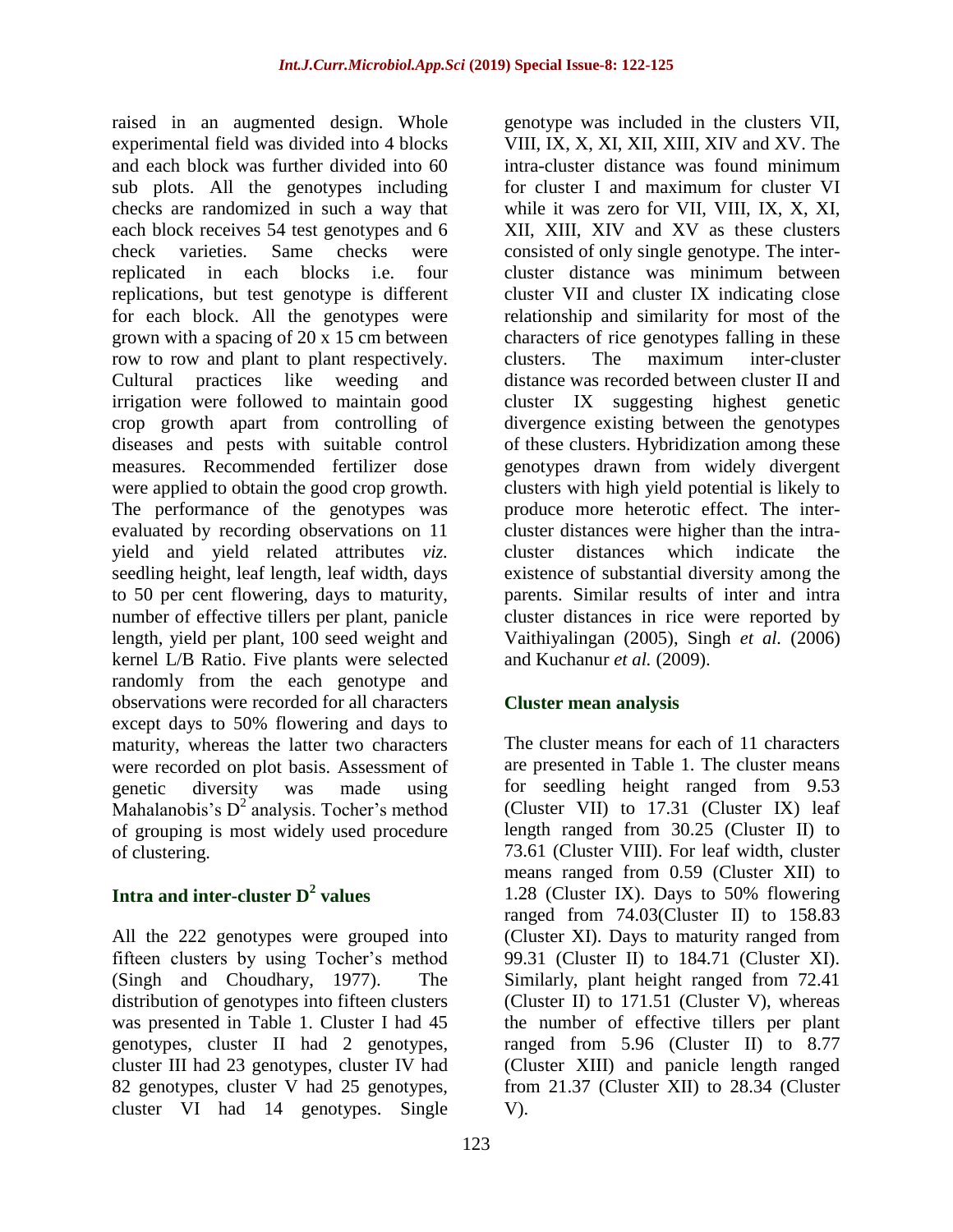|            | 1 Cluster | 2 Cluster | 3 Cluster | 4 Cluster | 5 Cluster | 6 Cluster | 7 Cluster | 8 Cluster | 9 Cluster | 10 Cluster | 11 Cluster | 12 Cluster | 13 Cluster | 14 Cluster | 15 Cluster |
|------------|-----------|-----------|-----------|-----------|-----------|-----------|-----------|-----------|-----------|------------|------------|------------|------------|------------|------------|
| 1 Cluster  | 221.77    | 14371.41  | 6997.13   | 733.84    | 939.70    | 3706.34   | 848.51    | 1067.50   | 732.92    | 4099.02    | 1938.48    | 10589.48   | 4659.02    | 3174.43    | 765.81     |
| 2 Cluster  |           | 306.99    | 1738.20   | 12775.19  | 17182.59  | 5438.51   | 19692.54  | 20525.20  | 18891.71  | 4901.17    | 21811.30   | 584.50     | 5655.93    | 8664.58    | 13213.40   |
| 3 Cluster  |           |           | 474.67    | 6118.45   | 9075.84   | 1914.84   | 10930.36  | 11516.90  | 10342.84  | 1832.99    | 12781.57   | 857.92     | 2591.47    | 4206.13    | 6466.90    |
| 4 Cluster  |           |           |           | 590.99    | 2041.48   | 3636.36   | 1186.98   | 1461.44   | 1181.30   | 2714.22    | 1828.63    | 8916.39    | 3115.39    | 1800.31    | 1136.13    |
| 5 Cluster  |           |           |           |           | 931.12    | 4950.14   | 1814.36   | 1575.71   | 1711.85   | 6542.64    | 3193.83    | 13527.01   | 7611.14    | 5869.45    | 1749.77    |
| 6 Cluster  |           |           |           |           |           | 1496.33   | 6844.35   | 7160.58   | 6340.89   | 2323.92    | 8736.46    | 3788.70    | 3222.60    | 3840.79    | 3698.69    |
| 7 Cluster  |           |           |           |           |           |           | 0.00      | 339.41    | 151.13    | 6024.24    | 347.91     | 14748.87   | 6197.58    | 3735.51    | 1356.88    |
| 8 Cluster  |           |           |           |           |           |           |           | 0.00      | 680.35    | 6532.82    | 524.15     | 15657.82   | 7332.72    | 4631.24    | 1775.78    |
| 9 Cluster  |           |           |           |           |           |           |           |           | 0.00      | 5863.53    | 715.44     | 14159.28   | 5834.23    | 3629.57    | 1119.05    |
| 10 Cluster |           |           |           |           |           |           |           |           |           | 0.00       | 6687.12    | 2424.65    | 358.16     | 739.29     | 3788.09    |
| 11 Cluster |           |           |           |           |           |           |           |           |           |            | $0.00\,$   | 16339.41   | 6814.67    | 3889.00    | 2263.24    |
| 12 Cluster |           |           |           |           |           |           |           |           |           |            |            | 0.00       | 2877.78    | 5105.19    | 9640.78    |
| 13 Cluster |           |           |           |           |           |           |           |           |           |            |            |            | 0.00       | 474.49     | 4218.29    |
| 14 Cluster |           |           |           |           |           |           |           |           |           |            |            |            |            | 0.00       | 2735.62    |
| 15 Cluster |           |           |           |           |           |           |           |           |           |            |            |            |            |            | $0.00\,$   |

# **Table.1** Average intra (bold) and inter cluster D2 values for 15 clusters (Tocher's method)